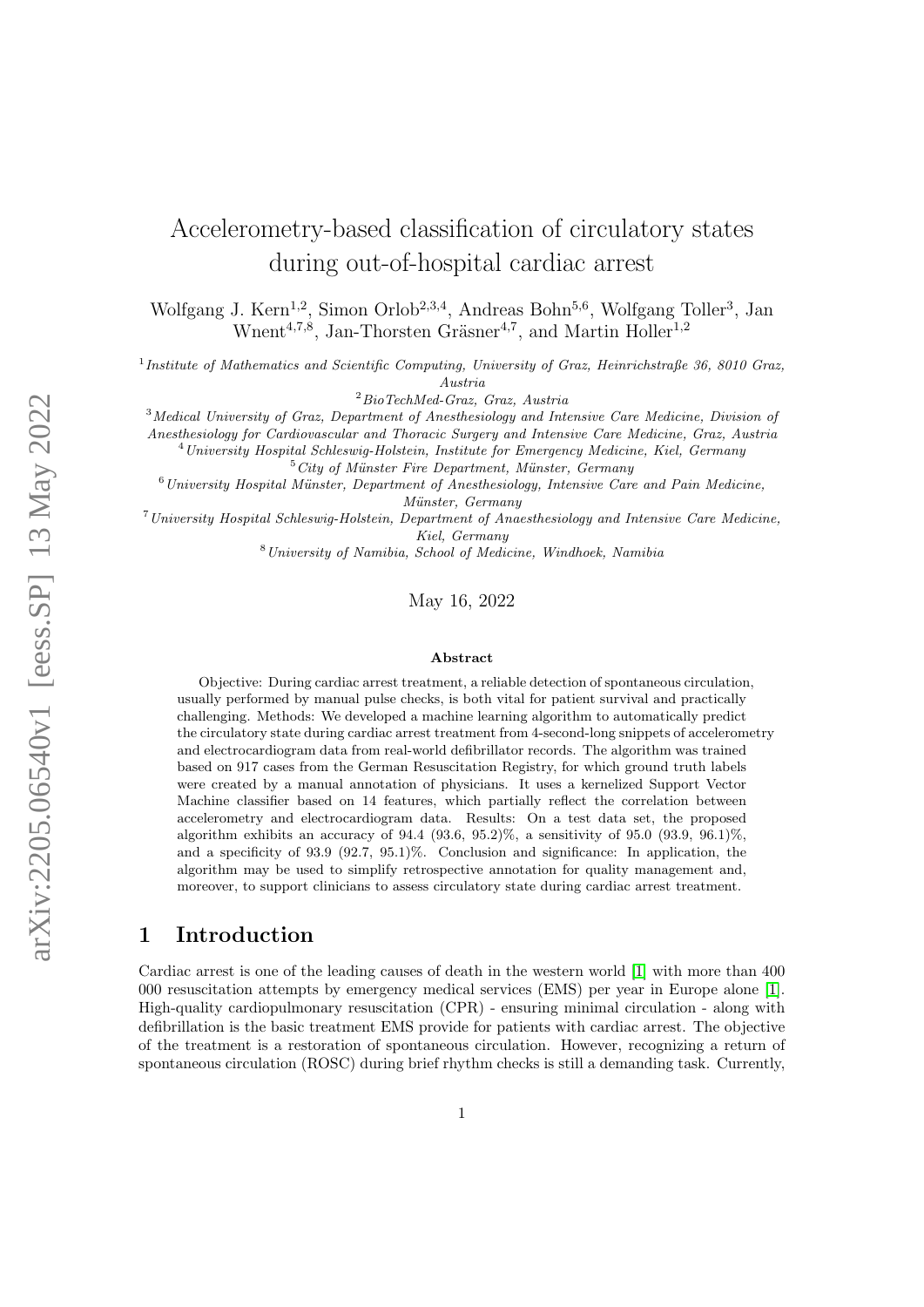health-care providers check for mechanical activity of the heart by manual palpation of central pulses when the electrocardiogram (ECG) shows a potential perfusing rhythm. Manual pulse palpation has two big disadvantages: It often leads to long interruptions of CPR [\[2\]](#page-12-1) and is highly error-prone [\[3\]](#page-12-2). Erroneous identification of spontaneous circulation leads to inadequate treatment by delaying chest compression and, consequently, decreases the patient's survival probability [\[4\]](#page-12-3) due to prolonged no-flow time. Physicians additionally employ endtidal  $CO<sub>2</sub>$ -concentration levels and their trend as further information to augment the assessment of the circulatory state [\[5\]](#page-12-4).

In the last two decades, various algorithms were proposed to classify the circulatory state during CPR. These algorithms employ ECG [\[6,](#page-12-5) [7\]](#page-12-6), thoracic impedance [\[8,](#page-12-7) [9\]](#page-12-8), combinations of those [\[10,](#page-12-9) [11,](#page-13-0) [12\]](#page-13-1) and additionally capnography [\[13\]](#page-13-2) or photoplethysmography [\[14\]](#page-13-3) for classification, or are based on Doppler ultrasound [\[15\]](#page-13-4). These works focus mostly on the differentiation between pulse generating perfusing rhythms (PR) and pulseless electric activity (PEA), and some are subclassifying the latter into pseudo-PEA, and true-PEA. All these classes exhibit organizedlooking ECG rhythms with the potential to generate a cardiac contraction, but differ in terms of cardiac output which is sufficient for PR, insufficient for pseudo-PEA and lacking for true-PEA, respectively. Thus, electro-mechanical coupling is present for PR and absent for PEA. For other ECG rhythms, the cardiac arrest is reliably diagnosable from ECG signal only.

During CPR, accelerometers are placed on the patient's chest as feedback devices for the EMS delivering chest compressions. Inspired by the long-known technique of palpating the apex beat on the chest wall, these accelerometers were recently investigated on their capability to detect motions of the heart propagated to the chest wall to provide complimentary information about the mechanical activity of the heart. A proof of concept of this idea was provided in porcine models [\[16\]](#page-13-5) and with smartphone-seismocardiography in humans [\[17\]](#page-13-6), where the latter one focused only on the discrimination of the signals by blinded observers, while [\[16\]](#page-13-5) proposed classifiers only on a single feature. However, a machine-learning-based automatic solution for determining the circulatory state of the heart from accelerometer data does not exist so far. To the best of our knowledge, this is the first work to address this problem by developing a machine-learning algorithm on real-world accelerometry (ACC) and ECG data of cardiac arrest.

### 2 Methods

#### <span id="page-1-0"></span>2.1 Data collection and labeling

This study was approved by the ethics committee of the University of Kiel (Ref. no.: D 421/21) and the scientific advisory board of the German Resuscitation Registry (Ref. no.: AZ 2021-03). A sample of 917 cases with defibrillator records, all ZOLL X-Series (ZOLL Medical Corporation, Chelmsford, Massachusetts, United States), from the years 2013 to 2021 was obtained from the German Resuscitation Registry. All recordings were annotated retrospectively by an experienced physician (SO), utilizing an interactive, web-based plotting tool that we developed for this study using jupyter notebooks [\[18\]](#page-13-7). Cases recorded in the year 2020 were annotated independently by two experienced physicians, and dissenting annotations were resolved in consensus. The annotation consists of the determination of the start and the end of the resuscitation episode, including all ROSCs and rearrests which occur in this interval [\[19\]](#page-13-8). The physicians used ECG, ACC and, if available, capnography and non-invasive blood pressure for the labeling. Ambiguous situations were annotated assuming the treating physician followed the guidelines faultlessly. Nevertheless, obtuse intervals could be excluded from the subsequent analysis by a respective label from the annotators. These annotations form the ground truth in our data set.

After resampling ECG and ACC to  $f_s = 250$  Hz for all cases, only the parts of the recordings with simultaneously given ACC, ECG, and capnography signals were used further. We require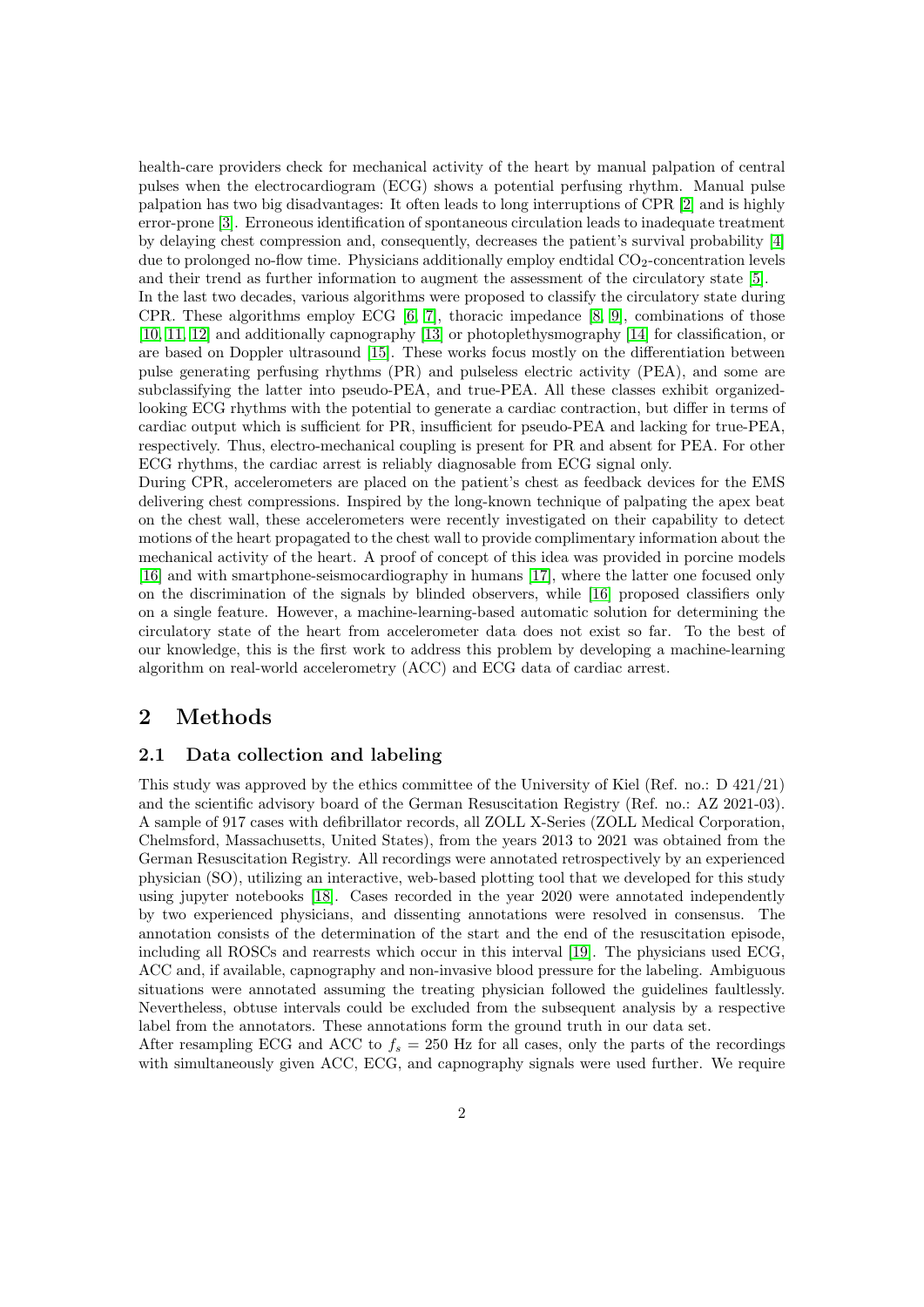the presence of capnography data since these provide at least some hemodynamic information for the retrospective annotation process. Furthermore, the signal after the last recorded period of chest compressions was excluded since it contains either mainly the patient's transport to the hospital with potentially large artifacts or a low amplitude signal in ECG and ACC after death pronouncement, where circulation classification is clinically irrelevant. For the remaining signal parts, the algorithm described in [\[20,](#page-13-9) [21\]](#page-13-10) was used to determine the periods where no chest compressions are present. From these periods, we extracted snippets with a length of 4 seconds, each one containing the ACC, ECG, and capnography signals and a label ('Cardiac Arrest' (AR) or 'Spontaneous Circulation' (SC)). The snippets are extracted in an overlapping way, cutting a 4-s-snippet every 2 seconds. These snippets form the database of our algorithm.

### 2.2 Preprocessing

We denote the ACC, ECG, and capnography signals of a snippet with  $N$  sample points as  $a = (a_n)_n, e = (e_n)_n$  and  $c = (c_n)_n$ , where the indices n are such that  $-N/2 \leq n \leq N/2$ respectively. We use  $\overline{d}$  to denote the mean  $\overline{d} = (1/N) \sum_{n=-N/2}^{N/2-1} d_n$  of some signal d.

For all snippets we shift a and e so that they exhibit  $\overline{a} = \overline{e} = 0$ . To improve data quality of our snippets we impose the following constraints via a prefiltering step, which we refer to as general prefiltering: Constraining  $\max |a_n| < 20$ ,  $\max |e_n| < 2.5$  mV removes data with large artifacts and high amplitude noise, whereas  $\max(|a_n|)/|a_n| < 25$  and  $\max(|e_n|)/|e_n| < 35$  allow to identify and omit snippets with a sharply peaked artifact and thus corrupted signal like peaks from defibrillations in ECG or a sudden movement of the patient in ACC.

To further improve data quality, we optionally applied additional capnography prefiltering in our analysis to address one key limitation of the retrospective annotation process: The annotators employ only limited data as described in [2.1](#page-1-0) to make their decision. Thus, an ultimate determination of the physiological state as ground truth remains impossible in some cases. Moreover, performing annotations with dichotomous labels to classify the circulatory state during cardiac arrest treatment is inevitably insufficient since cardiac output can vary continuously over time, and the data given are insufficient to differentiate between PR, pseudo-PEA, true-PEA reliably. In particular, the determination of the exact point in time of a (re-)arrest is challenging since this circulatory state transition from PR over pseudo-PEA to true-PEA sometimes takes place slowly, and determining an exact transition point unavoidable causes partially false labels in our ground truth. Thus, we employ capnography as hemodynamic information to include only unambiguous snippets by requiring max( $c_n$ ) < 20 mmHg for snippets with label AR and max( $c_n$ ) > 30 mmHg for SCsnippets. These thresholds were chosen as minimal constraints the respective circulatory states need to fulfill. Snippets not fulfilling these constraints might be falsely classified or are in a transition phase and are excluded.

#### 2.3 Feature extraction

We extract several features from the ECG-signal  $e$  and acceleration signal  $a$  to use them as an input for the machine learning classifier. We use the mean absolutes  $v_1 = \overline{|a_n|}$  and  $v_2 = |e_n|$ as features. To characterize the rhythmicity we employ the autocorrelation  $z_d$  of a real-valued signal d

$$
z_d(k) = \frac{\sum_{n=-N/2}^{N/2-1} d_n d_{n+k}}{\sum_{n=-N/2}^{N/2-1} d_n^2}, -N/2 \le k < N/2,\tag{1}
$$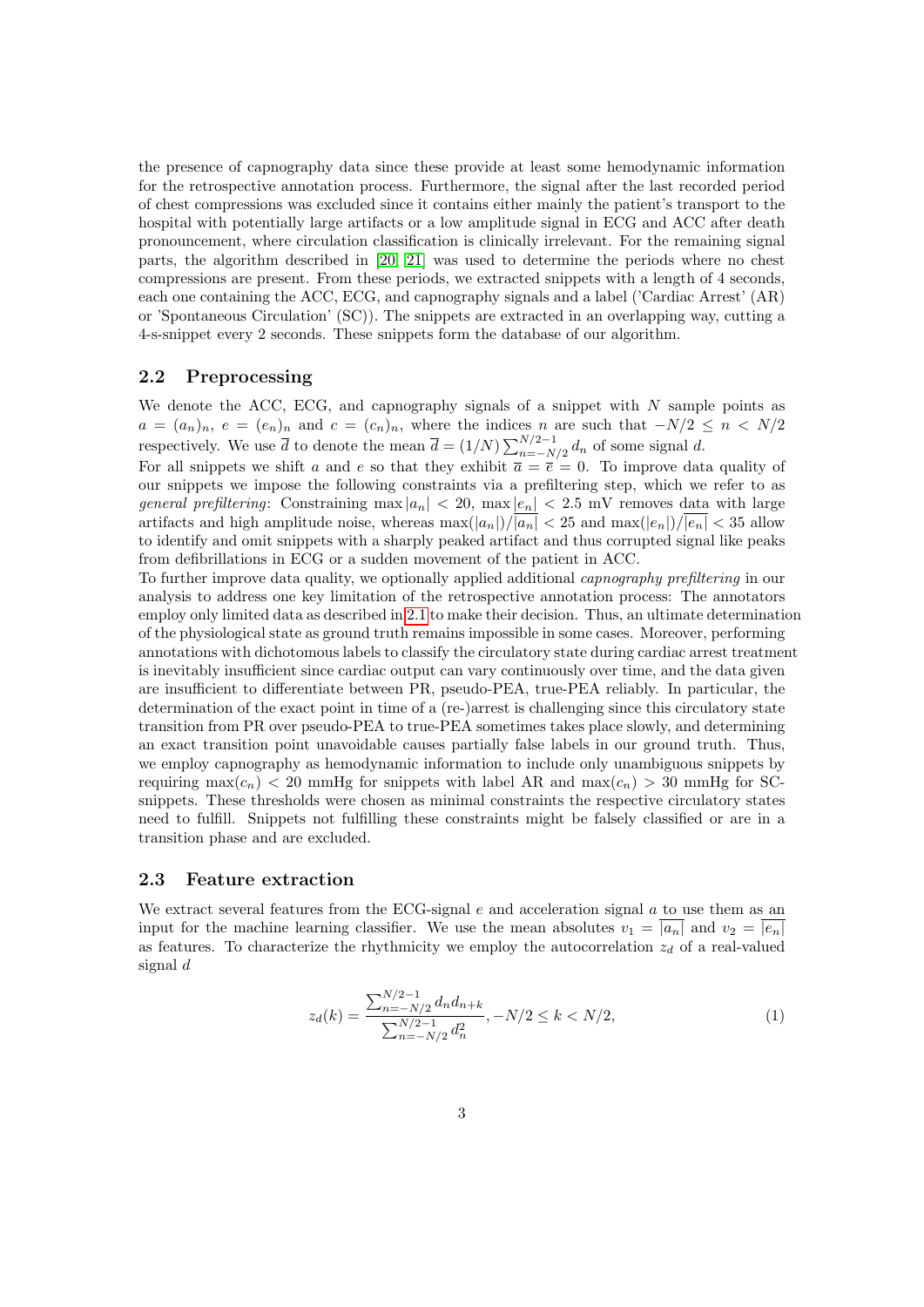<span id="page-3-0"></span>

Figure 1: Exemplary Snippet. ACC and ECG signals are shown in the first subplot, their spectra in the second subplot. The autocorrelation is shown in the lowermost subplot. Even though one can see apparent acceleration excitation at the time of the QRS-complexes in ECG, the spectra exhibit different harmonics, leading to a small  $v_5 = -0.037$ . In contrast, the features based on the autocorrelation yield  $v_6 = 0.712$  and  $v_7 = -3040$  at the pronounced maximum at 0.7 s time shift.

where we zero-pad  $(d_n)_n$  outside the defined range  $-N/2 \leq n \leq N/2$ . As usual  $z_d(0) = 1$ holds, which we call the trivial maximum. We search for the largest nontrivial local maximum  $z_d(\tilde{u}_d), \tilde{u}_d \neq 0$ . Its value  $z_d(\tilde{u}_d)$  describes the rhythmicity of the signal, whereas  $\tilde{u}_d/f_s$  gives the time shift inducing highest self-similarity. We use the  $v_3 = z_a(\tilde{n}_a)$  and  $v_4 = z_e(\tilde{n}_e)$  as further input features. In order to describe the interdependence of a and e we use three different approaches:

• We compute the Fourier Transform of  $a$  and  $e$  and take the absolute values of the coefficients in the frequency band between 1 Hz and 20 Hz:  $(s_a)_{i=1}^m$  and  $(s_e)_{i=1}^m$ . Then we take the correlation of these two vectors as a feature

$$
v_5 = \sum_{i=1}^{m} s_{a_i} s_{e_i} / \sqrt{\sum_{i=1}^{m} s_{a_i}^2 \sum_{i=1}^{m} s_{e_i}^2}.
$$
 (2)

With this feature we aim to identify similar frequencies in both signals. However, as can be seen in Fig. [1,](#page-3-0) there are situations where different harmonics contribute to ECG and ACC spectra, leading to small values of  $v<sub>5</sub>$  even in case of clearly visible acceleration excitations following the QRS-complexes. Thus, this feature is insufficient to describe the interdependence.

• We employ the autocorrelation of the two signals (as shown in Fig. [1\)](#page-3-0) to characterize the dependency of both signals further. We determine the shift  $\tilde{n}_e$  at which the nontrivial maximum of the ECG autocorrelation occurs and evaluate  $v_6 := z_a(\tilde{n}_e)$ . If the acceleration signal is influenced by the apex beat against the chest wall, we will observe simultaneous, rhythmic responses of the acceleration signal to this excitation represented by the QRScomplexes which correspond the electrical depolarization of the ventricles, ideally leading to a mechanical contraction with ejection of blood formatting a pulse wave. Thus  $z_a$  should exhibit a maximum at this shift if mechanical coupling is present, whereas we assume uncorrelated signals and therefore vanishing autocorrelation else.

Furthermore, we also use the second derivative  $z''_a(n)$ , approximated with finite stepsize  $1/f_s$ , to check the curvature of  $z_a$  at  $\tilde{n}_e$ . In case of mechanical coupling the curvature of  $z_a$  at the expected maximum  $\tilde{n}_e$  the should be negative. We use  $v_7 = \overline{z''_a} := \frac{1}{5} \sum_{i=-2}^{2} z''_a(n)|_{n=\tilde{n}_e+i}$ to include also neighboring curvature values. The highly generic properties of these features and their independence from any hyperparameters makes them very stable in application.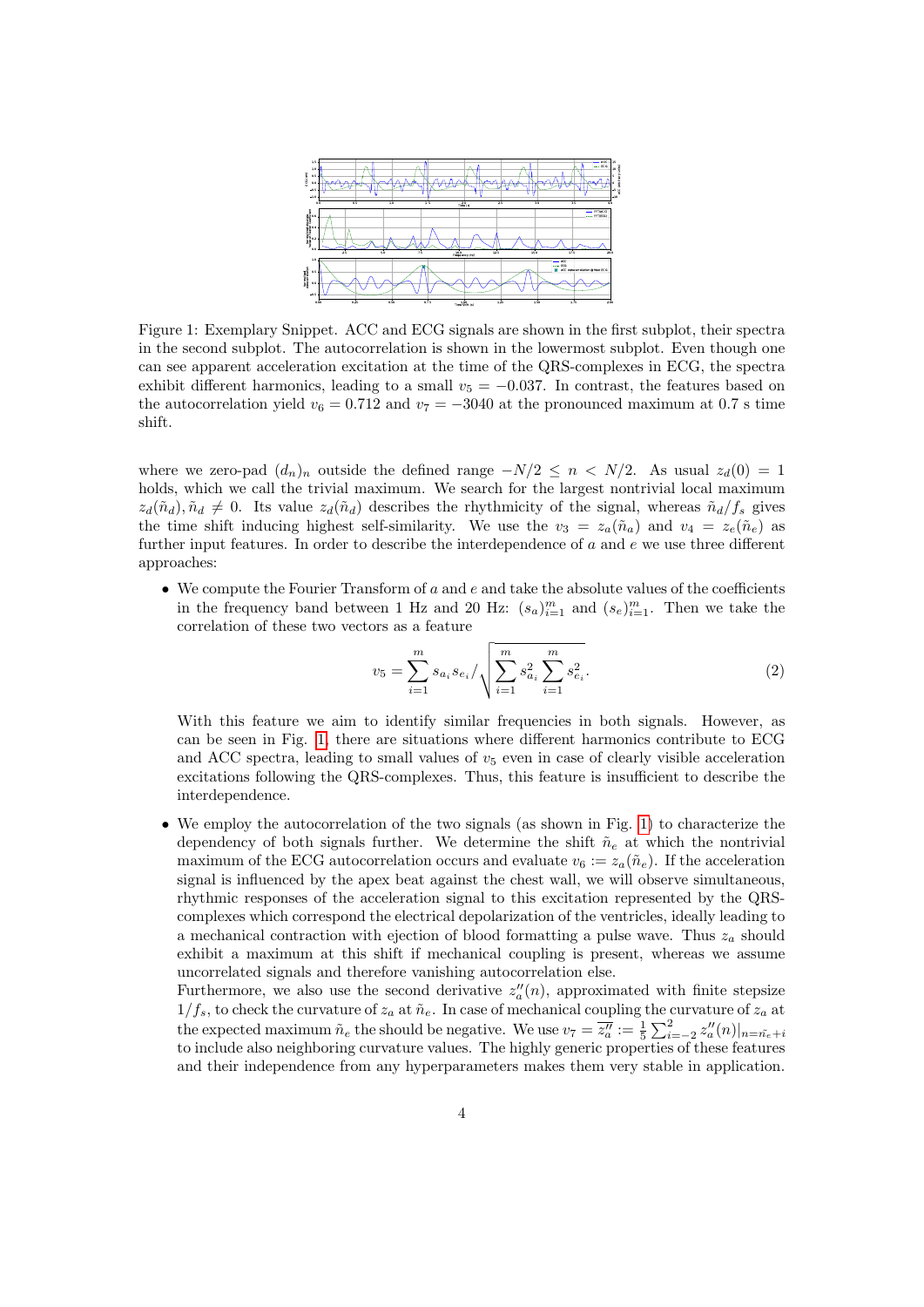<span id="page-4-0"></span>

Figure 2: Exemplary Snippet. ACC and ECG signals are shown in the first subplot, their autocorrelation in the second subplot. Even though one can see clear ACC excitations at the time of the QRS-complexes in ECG, the autocorrelation maxima remain small due to arrhythmia:  $v_6 = 0.089$  and  $v_7 = 8.49$ . Windows of fixed size localized around QRS-complexes are shown alternatingly in different pale shades of blue. The accelerometer signals during these windows are superimposed in the lowermost subplot, which reveals the high similarity. The feature based on the correlation of the windowed acceleration signals yields  $v_8 = 0.898$ .

• In case of arrhythmic ECG rhythms (e.g. atrial fibrillation, ventricular extrasystole), the methods relying on the autocorrelation fail, since there is no unique shift, for which the whole snippet is highly self-similar, even though characteristic acceleration patterns can still be associated to QRS-complexes (see Fig [2\)](#page-4-0). To address this problem, we localize the QRS complexes similarly to the calculation of  $n_P$  as described in [\[22\]](#page-14-0) by detecting their steep slopes: After applying a broad 5-th order Butterworth bandpass filter with limiting frequencies 0.5 and 30 Hz to  $e_n$ , we take the a 0.1-second-rolling-mean of the square of first difference

$$
\overline{(e_{n+1}^{(filt)} - e_n^{(filt)})^2}_{0.1},\tag{3}
$$

normalize it by dividing it through its maximum and find the local maxima which exceed 0.33. The resulting candidates are further filtered by requiring different QRS-complexes to differ by at least  $0.2$  s and taking the largest maximum for local maxima closer than  $0.2$  s to each other as position of the QRS complex. Afterward, we cut potentially overlapping 0.48 s-windows centered around the QRS-complexes from the acceleration signal and compute a list of correlation values between each window with each other. If characteristic acceleration patterns can be linked to the QRS-complexes, the correlation between these windows should be large, whereas we expect them to be small else. Taking the 75-th percentile of this list gives us a correlation feature  $v_8$  for arrhythmic rhythms. Employing the 75-th percentile instead of the mean balances well between correlation values that are high by coincidence and not taking windows with artifacts in the acceleration signal into account. In the case of ECG rhythms with no QRS-complexes, the algorithm still finds peaks with steep slopes and uses them for further processing. Since physiologically no accelerations by the apex beat should be detectable for these rhythms, the acceleration signals of the windows around those peaks should be uncorrelated to each other regardless of what peak the algorithm has detected.

For the ECG we further use the features  $(v_9, \ldots v_{14}) = (P_{\text{LEA}}, L_{\text{min}}, b_S, n_P, F_{\text{fib}}, P_h)$  which were computed following [\[22\]](#page-14-0). We do not employ features proposed in the literature for PR/PEA discrimination, since our data contain other rhythms (like ventricular fibrillation or pulseless ventricular tachycardia) too, for which these features, mainly based on QRS-complex detection, might fail. These 14 features and the label can be represented as  $(\mathbf{x}, y) \in \mathbb{R}^{14} \times \{-1, 1\}$ , where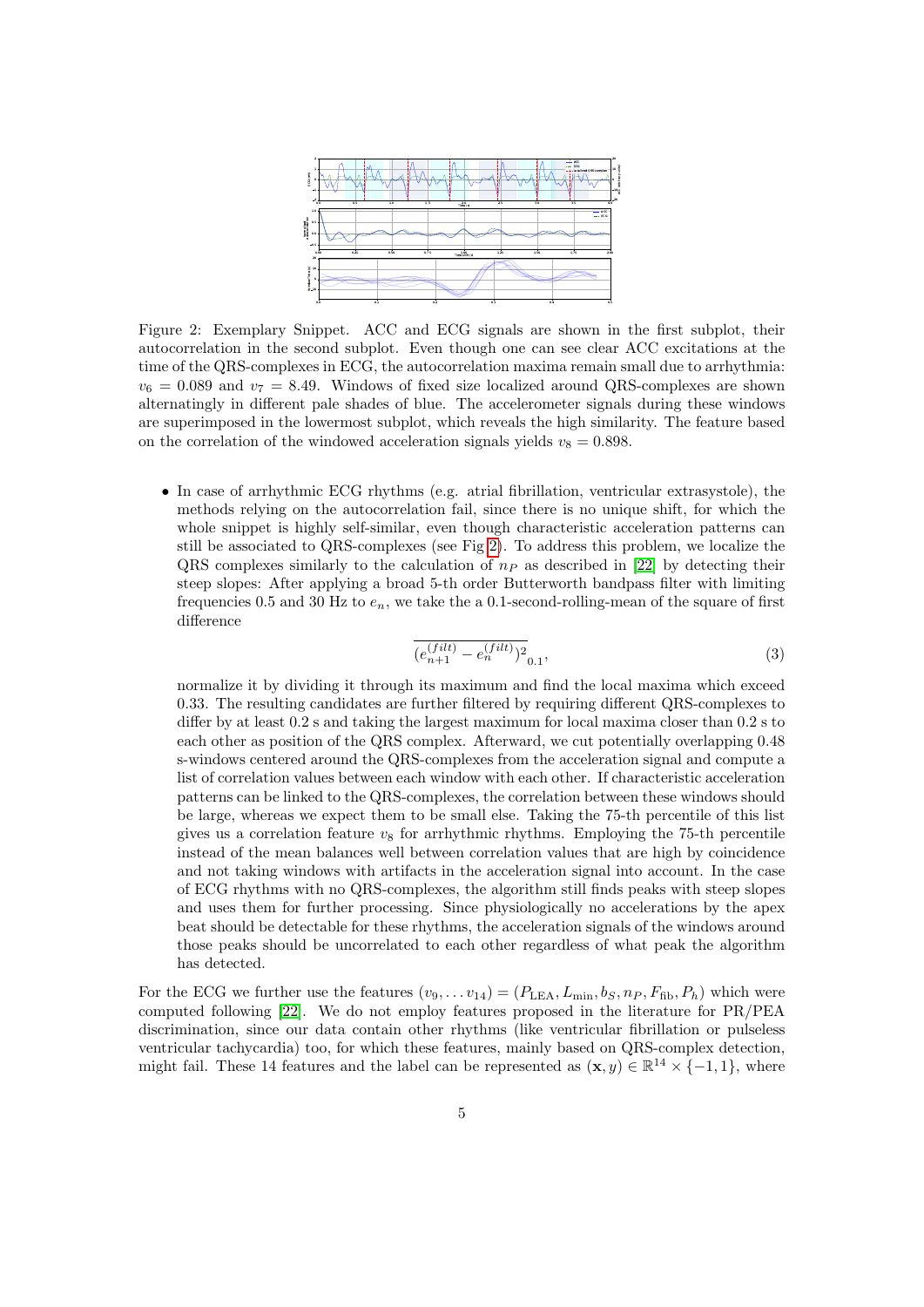$y = +1$  is related to SC and  $y = -1$  with its absence. We refer to  $v_1, v_3, v_5, v_6, v_7$  and  $v_8$ as 'ACC-features', and call the remaining features 'ECG-features'. Note that ECG-features use solely ECG data, whereas ACC-features employ ACC data or a combination of ACC and ECG. Capnography data are only used for prefiltering, but remain unused in our features.

#### 2.4 Learning/Training

The total data set  $(\mathbf{x}, y)$  was randomly split into a training set  $(\mathbf{x}_{\text{train}}, y_{\text{train}})$  and a test set  $(\mathbf{x}_{\text{test}}, y_{\text{test}})$ . The set sizes follow a ratio of 0.8 : 0.2. The training data were shifted to median 0 and scaled to interquartile range 1, and the same transformation was applied to the test set. The training set was used to train a Gaussian kernel (rbf) Support Vector Machine (SVM) classification model with l2-regularization using the package SciKit-Learn [\[23\]](#page-14-1) which employs LIBSVM package [\[24\]](#page-14-2). The optimal hyperparameters (kernel parameter  $\gamma$  and regularization C) were chosen to maximize the accuracy during 3-fold cross-validation. The performance of the model was assessed using accuracy, sensitivity, specificity, and Mathew's correlation coefficient (MCC) on the test set. SciKit-Learn [\[23\]](#page-14-1) additionally assigns every prediction a class probability. We trained models on data sets with and without capnography prefiltering and using all available features or only parts of the available features to determine the influence of different feature subsets and the capnography prefiltering on the performance of the classifier. The confidence intervals for accuracy, sensitivity, and specifictiy are computed by the normal approximation to the binomial distribution. The confidence intervals on the MCC are calculated by employing Fisher's z-transform [\[25\]](#page-14-3). All performance measures are given as value (95%-confidence interval). The code for the classifier and the scaler using all features trained on capnography-prefiltered data, together with 5 exemplary cases is made publicly available in [\[26\]](#page-14-4).

## 3 Results

From the total sample of 917 cases, 87 recordings were excluded from further analysis since the files were corrupted, for 33 cases no conclusive annotation was feasible, and in 164 cases no simultaneous ECG, ACC, and capnography signals were available. 124 of the remaining cases lack interruptions in CPR with appropriate length or lack signal overlap before the end of the last chest compression period. So a total of 509 cases was included, yielding 39924 snippets (19829 AR and 20095 SC). When applying both general and capnography prefiltering conditions, only 14830 snippets (7653 AR and 7177 SC) from 378 cases are included in the analysis, whereas 27451 (12900 AR and 14551 SC) snippets from 488 cases are left in case of general prefiltering only.

#### 3.1 Overall Results

The best classifier  $(C = 4.5, \gamma = 0.6)$  on the data set with capnography prefiltering yielded a sensitivity of 95.0 (93.9, 96.1)% a specificity of 93.9 (92.7, 95.1)%, an accuracy of 94.4 (93.6, 95.2)% and a MCC of 0.888 (0.880, 0.895) on the test set and a sensitivity of 98.9 (98.6, 99.1)% a specificity of 99.4 (99.1, 99.6)%, an accuracy of 99.1 (99.0, 99.3)% and a MCC of 0.982 (0.981, 0.983) on the training set. Note that the application of capnography prefiltering mitigates the shortcomings of the annotation process described above.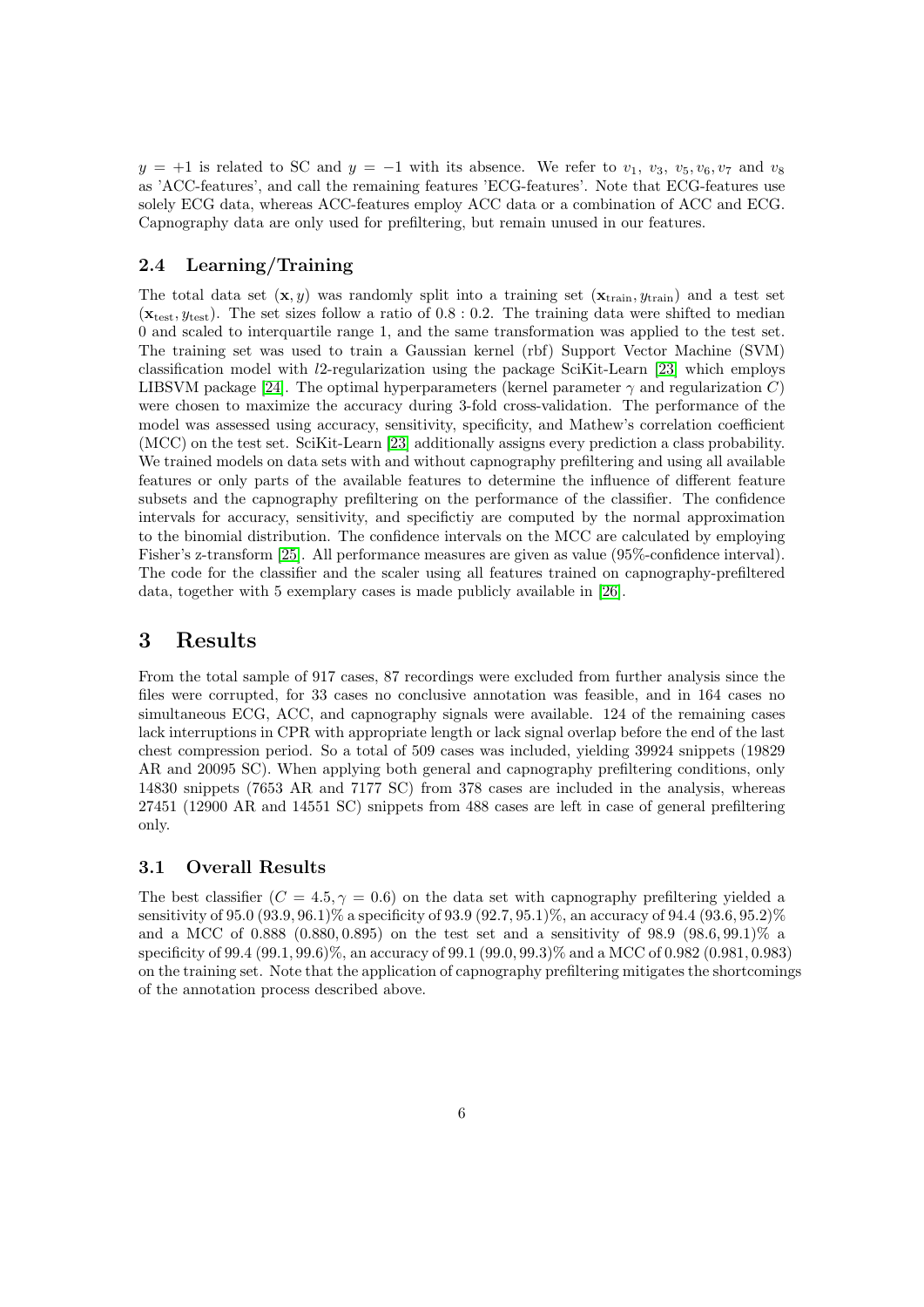<span id="page-6-1"></span>

<span id="page-6-0"></span>Figure 3: Classifier performance for different subsets of features on the capnography prefiltered set. Using ECG features solely performs better than using ACC features solely. A combination of both feature subsets enhances performance considerably.

|             | All            | $\overline{AC}C-$                 | $\overline{ECG}$ - |
|-------------|----------------|-----------------------------------|--------------------|
|             | features       | features                          | features           |
| Accuracy    | $94.4\%$       | 85.3 %                            | $93.0\%$           |
|             |                | $(93.6, 95.2)$ % $(84.0, 86.6)$ % | $(91.6, 93.9)$ %   |
| Sensitivity | 95.0%          | 84.7 %                            | 92.9%              |
|             |                | $(93.9, 96.1)$ % $(82.8, 86.5)$ % | $(91.6, 94.2)$ %   |
| Specificity | 93.9 %         | 85.9%                             | $93.0\%$           |
|             |                | $(92.7, 95.1)$ % $(84.1, 87.6)$ % | $(91.7, 94.3)$ %   |
| MCC         | 0.888          | 0.706                             | 0.859              |
|             | (0.880, 0.895) | (0.687, 0.723)                    | (0.849, 0.868)     |

Table 1: Classifier performance on data set with capnography prefiltering

#### 3.2 Detailed Results

To determine the contribution of novel ACC-features to the overall performance, we trained models using either ACC-features ( $C = 6, \gamma = 0.6$ ) or ECG-features ( $C = 4, \gamma = 2.1$ ) too and compared them to the general model. The performance measures are given in Table [1.](#page-6-0) Although using only ECG-features performs well, adding acceleration features improves the classification result. The classification performance depending on the employed features is also illustrated in Fig. [3.](#page-6-1)

Furthermore, we trained a model also on the data set without capnography prefiltering  $(C =$ 3.5,  $\gamma = 0.7$ ). The performance for ACC features ( $C = 6.5$ ,  $\gamma = 0.3$ ) and ECG features ( $C = 3.5$ )  $9, \gamma = 1.75$ ) was analyzed for this larger set too and all performance measures are given in Table [2](#page-7-0) and Fig. [4.](#page-7-1) The performance of the algorithm trained on the general data set is inferior to the one with capnography prefiltering, indicating possible insufficiency of the annotation process, but as before, all performance measures, particularly specificity, are enhanced by adding ACCfeatures. Hence, the acceleration data provide additional information to classify a snippet as 'Cardiac Arrest' correctly, which otherwise would have been falsely predicted as 'Spontaneous Circulation' by ECG-features only. This could be related to the differentiation between PR, pseudo-PEA, and true-PEA, for which ECG rhythms look similar, but cardiac output differs.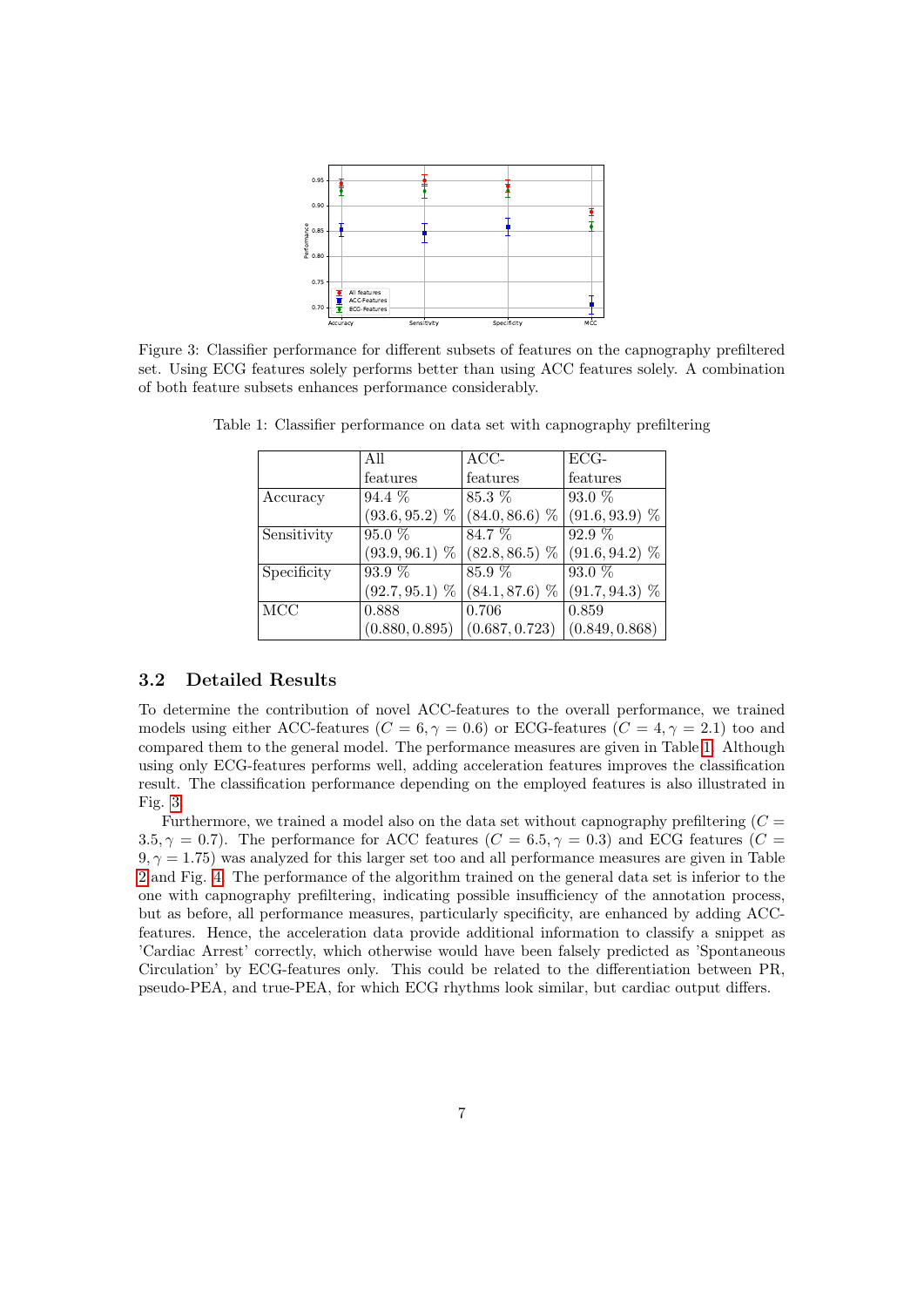<span id="page-7-1"></span>

Figure 4: Classifier performance for different subset features for general prefiltering only. The performance is worse than for data with capnography prefiltering. Nevertheless, performance increases when using all features.

|             | All              | ACC-                              | ECG-             |
|-------------|------------------|-----------------------------------|------------------|
|             | features         | features                          | features         |
| Accuracy    | $92.0\%$         | $80.3\%$                          | $90.4\%$         |
|             |                  | $(91.2, 92.7)$ % $(79.2, 81.3)$ % | $(89.6, 91.2)$ % |
| Sensitivity | 91.8 %           | 82.2 %                            | 91.0 %           |
|             | $(90.8, 92.8)$ % | $(80.8, 83.6)$ %                  | $(90.0, 92.0)$ % |
| Specificity | $92.1\%$         | 78.1 %                            | 89.8 %           |
|             | $(91.1, 93.1)$ % | $(76.5, 79.7)$ %                  | $(88.6, 90.9)$ % |
| MCC         | 0.839            | 0.603                             | 0.808            |
|             | (0.831, 0.846)   | (0.582, 0.620)                    | (0.798, 0.817)   |

<span id="page-7-0"></span>Table 2: Classifier performance on data set with general prefiltering only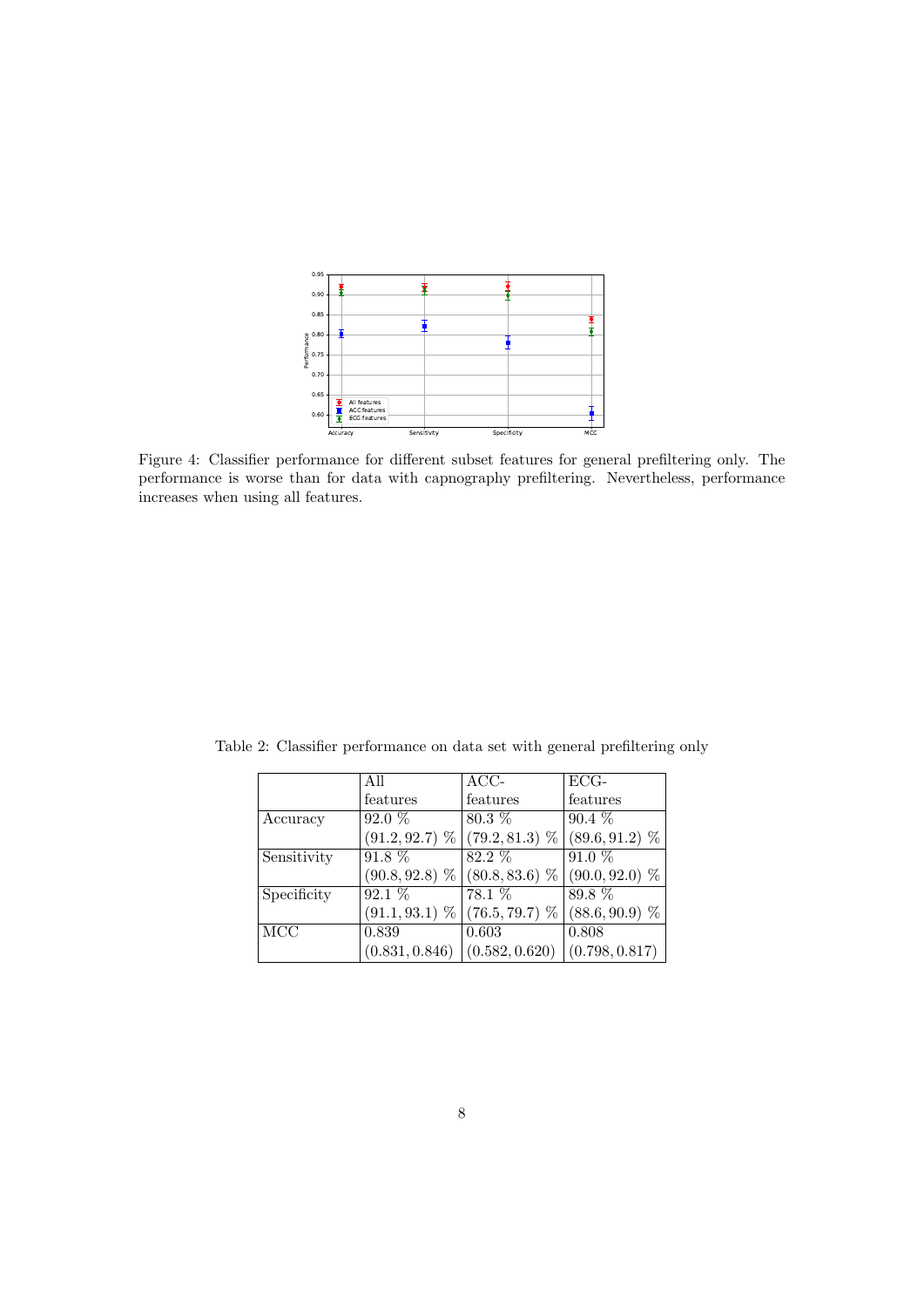### 3.3 Misclassifications

Analyzing exemplary misclassified snippets provides insight into possible causes of misclassification. In Fig. [5](#page-9-0) we see examples of 3 consecutive snippets covering a total length of 8 seconds with prediction, probability of prediction, and ground truth below. All snippets are from the test set unseen in training. Fig. [5a](#page-9-0) contains clear QRS-complexes in the ECG and clearly related acceleration excitations. The algorithm classifies correctly all snippets shown with high probability as SC. In Fig. [5b,](#page-9-0) no acceleration excitations can be related to the distinctly visible QRS-complexes. Consistently, all snippets are predicted as AR. In Fig. [5c](#page-9-0) the central snippet, which is exhibiting regularly looking accelerations of unknown source synchronous to the QRScomplexes, is falsely classified as SC. In Fig. [5d,](#page-9-0) where the acceleration excitations from the apex beat are covered by the large-amplitude noise, the central snippet is predicted falsely as AR. For both misclassified snippets, noise is comparatively large. Additionally, in Fig. [5d](#page-9-0) the ECG is highly arrhythmic. By inspecting both signals closer, acceleration excitations can not be related biuniquely to QRS-complexes. While some ECG peaks lead to clear acceleration peaks, for other QRS-complexes, no respective acceleration signal is found. Besides the open question whether no apex beat is present for these extrasystoles, or its presence was not detected by the accelerometer, these extrasystoles with missing acceleration peaks cause additional complications for a reliable circulation detection algorithm based on ACC since the arrhythmic correlation feature  $v_8$  might fail then too.

### 3.4 Case Studies

Further information about the performance of the algorithm can be gained by plotting the predictions and their probability of successive snippets over time. In Fig. [6,](#page-10-0) two exemplary situations are shown. In Fig. [6a,](#page-10-0) the QRS-complexes get sparser over time, and also acceleration peaks decrease. The algorithm predicts the probability of spontaneous circulation to be below 50% at least 15 s earlier than retrospectively annotated. Due to this slow deceleration of heart rate, defining an exact arrest time is unfeasible here. In Fig. [6b](#page-10-0) the arrest time can be defined unambiguously by the abrupt rhythm change in ECG. Correspondingly, the algorithm predicts AR subsequently. After the shock, the organized rhythm starts again, and the algorithm predicts SC with high probability.

The performance of the classifier on 5 different cases is furthermore illustrated in [\[26\]](#page-14-4).

## 4 Discussion

To the best of our knowledge, this study is the first to employ accelerometry data to classify the circulatory state in cases of out-of-hospital cardiac arrest treatment. The proposed algorithm shows excellent performance measures on the data set prefiltered by capnography and respectable performance on the general data set. In contrast to other studies investigating seismocardiography in porcine models [\[16\]](#page-13-5) or under lab conditions [\[17\]](#page-13-6), this work employs retrospective analysis of prospectively collected real-world data from defibrillator recordings, leading to conceptual advantages on the one hand, but causing disadvantages on the other hand too.

Using real-world recordings demonstrates the applicability of seismocardiography to assess the circulatory state also on noisy signals from the field. Although the main purpose of the defibrillator models' accelerometer used in this study is the assessment of CPR quality delivered by the EMS, the apex beat is still detectable by these devices. However, since acceleration amplitudes by the apex beat are comparatively small, discretization artifacts are already visible in the recordings, and inevitable noise and artifacts from the transport or medical treatment cover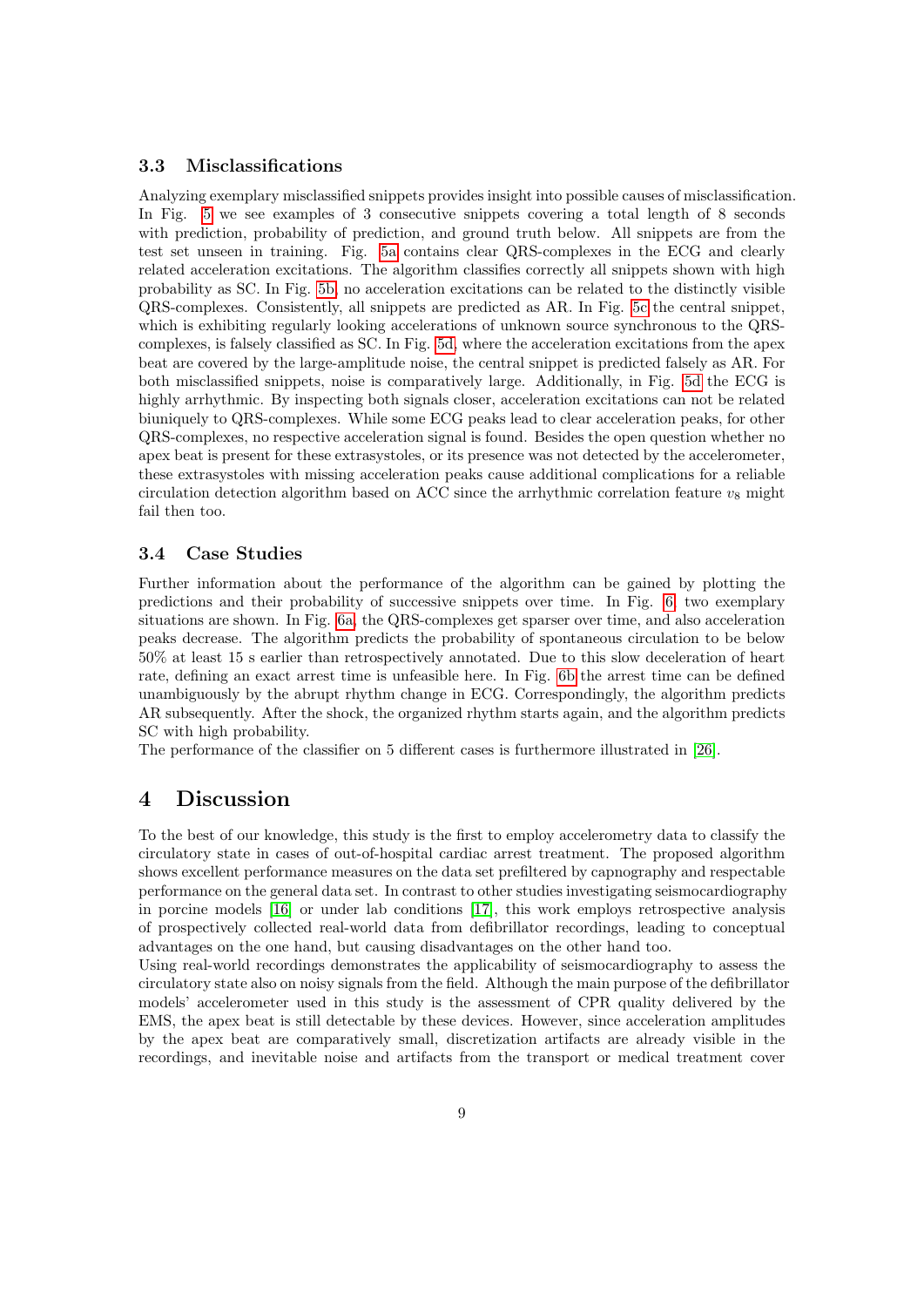<span id="page-9-0"></span>

(d) False negative prediction

Figure 5: Four exemplary situations consisting of 3 overlapping snippets from test data containing a total signal length of 8 seconds with real and predicted circulatory states with probability noted below (SC, AR). Acceleration signals are given in blue, ECG signals in green. The falsely predicted snippets were chosen from the data set so that they are pinched between two correct classifications in order to visualize changes in the signal leading to these misclassifications.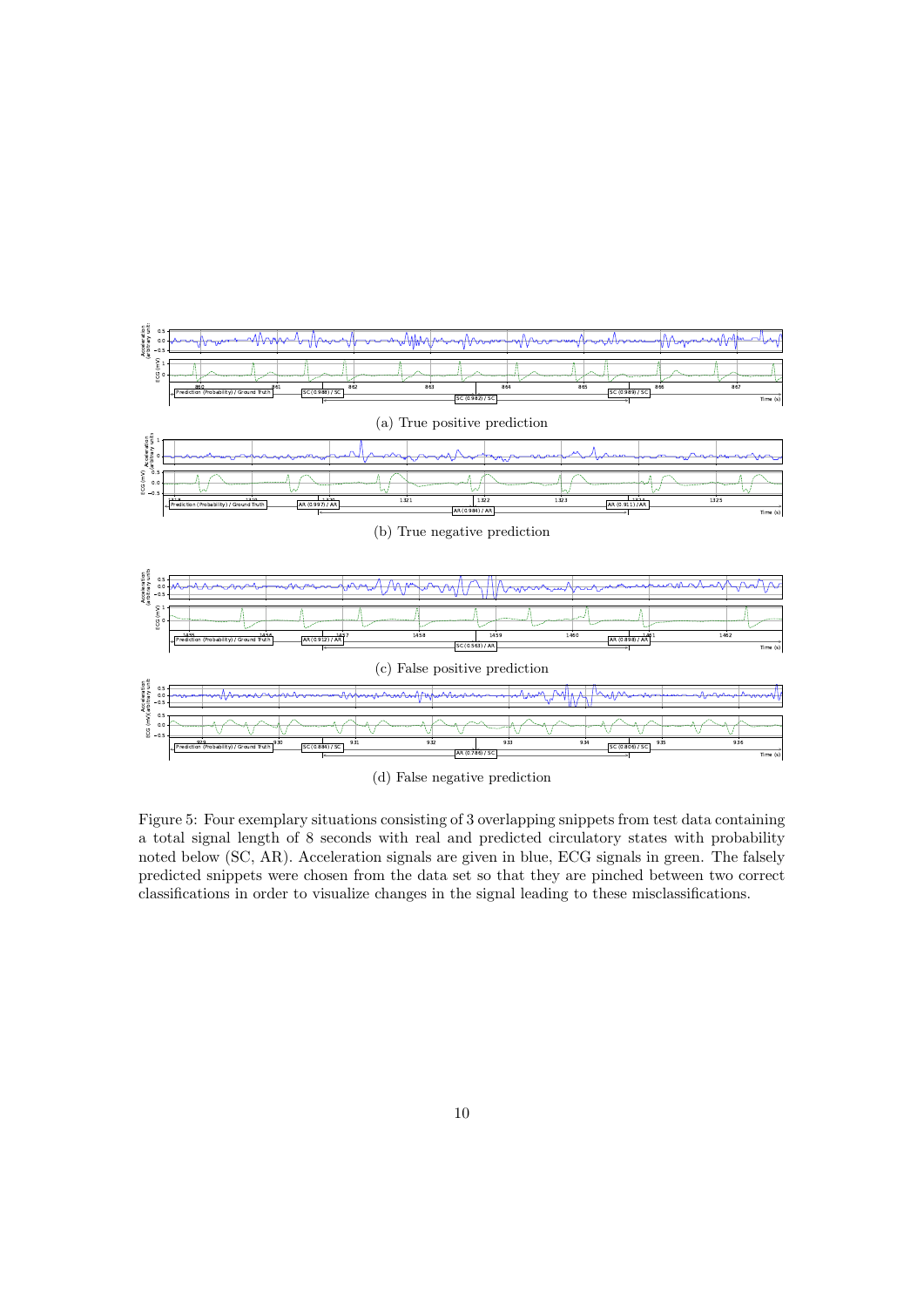<span id="page-10-0"></span>

(b) Arrest with following successful shock.

Figure 6: Two exemplary situations with predicted spontaneous circulation probabilities over time. Acceleration data (blue), ECG data (green) and probabilities (purple scatters), and a sliding mean of probabilities (purple solid line) are given. Additionally, the labels by the manual, retrospective annotation and the time of the shock (yellow diamonds) are shown. Only snippets from test set are shown in the plots. Note the polymorphic ventricular extrasystoles in [6b.](#page-10-0)

the signal easily and complicate analysis. Furthermore, the defibrillator recordings from cardiac arrest patients contain data from ischemic hearts where inotropy might be reduced, wall motion abnormalities may be present and subsequently signal quality might be worse than for healthy patients. Moreover, the accelerometer is placed directly on the sternum of the patient and the measuring range of the accelerometer is adjusted to accelerations occurring in CPR. Using devices with measuring ranges adapted to the expected signal strength and optimizing the position of the accelerometer on the chest - possibly in the apical shock electrode - could improve signal quality considerably. Even though the best configuration requires further investigation. Still, the respectable performance of the algorithm demonstrates its applicability in the current configuration too.

One key difficulty of our data collection is the determination of a reliable ground truth. Retrospective annotation of the circulatory state is inevitably imprecise for several reasons. First, the annotators have to assess the circulatory state based on limited information provided by recordings and documentation so that a concluding annotation might not be feasible. We tried to encounter this problem by assuming faultless treatment by the EMS and exclusion of obtuse intervals during the annotation process. Second, the dichotomous annotation design does not take account of periarrest situations like pseudo-PEA, where cardiac contraction is present but insufficient. These situations can not be classified unambiguously within this framework. Since the heart is also palpating in pseudo-PEAs our algorithm could still be capable of detecting the apex beat, even if cardiac output is insufficient. We roughly addressed this problem by applying additional capnography prefiltering which aims to exclude periarrest situations by requiring certain endtidal  $CO<sub>2</sub>$  concentration levels from our analysis. A better assessment of periarrest rhythms requires more intricate measurements of cardiac output like echocardiography or invasive arterial blood pressure, which are not present in our data set. Employing such measurements could further investigate the question of whether seismocardiography is capable of assessing the circulatory state not only qualitatively but also quantifying cardiac contractility which has to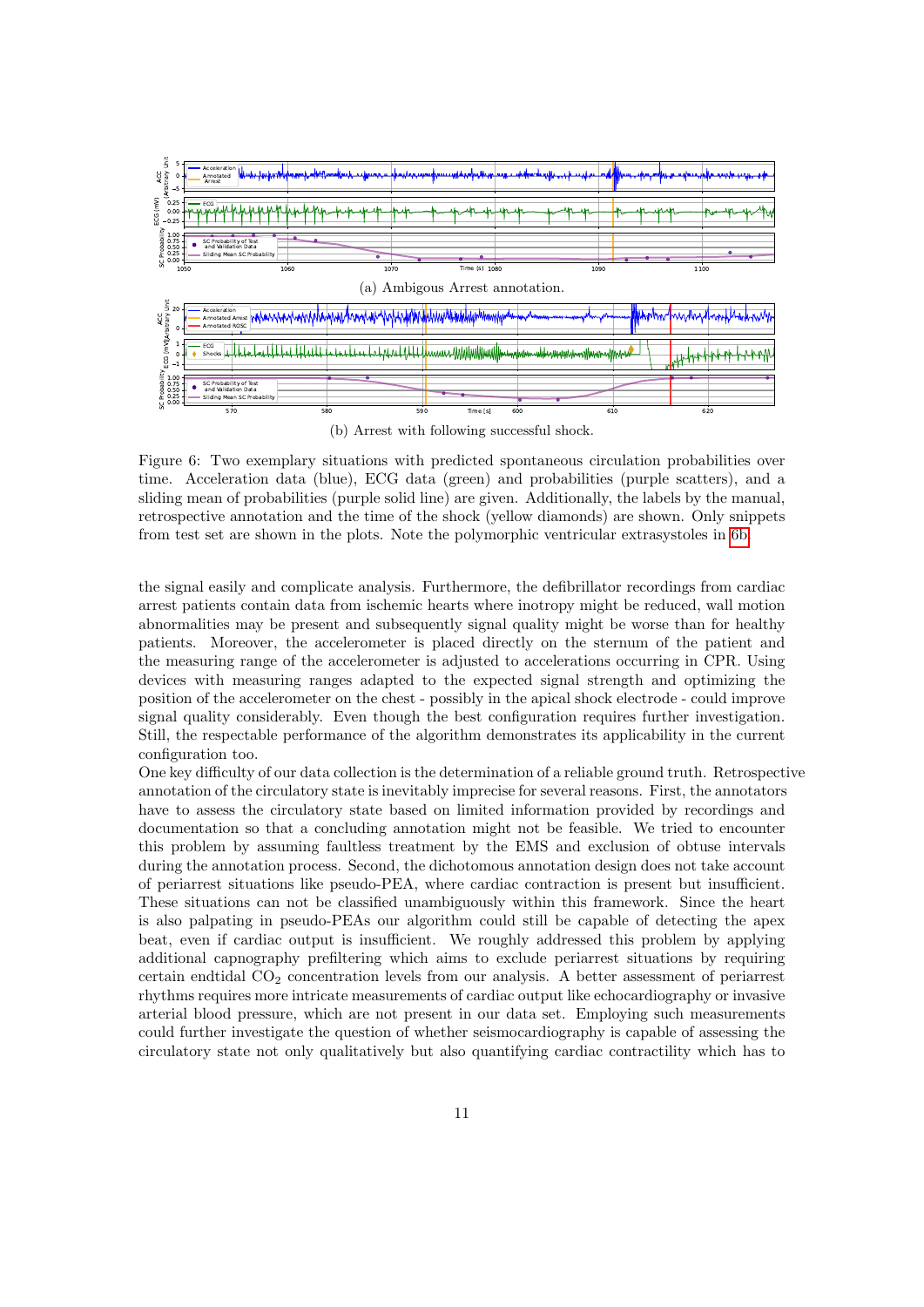remain unanswered due to a lack of appropriate data.

Finally, only one year was annotated by two independent physicians, where dissenting annotations were resolved in consensus. The rest of the data were labeled by a single physician. In addition, all data were collected from one model (ZOLL X-Series) in this study. However, as long as the accelerometer records with at least similar resolution and appropriate sample rate and its position is adequate to record the apex beat, the same working principle should be applicable to other models too.

In contrast to other circulation classification algorithms proposed in the literature, this algorithm operates on a more general data set containing not only organized (PR and PEA), but also any other ECG rhythms where mechanical decoupling can be assessed directly from ECG data (e.g. ventricular fibrillation or asystole). This is mirrored by the fact that using only ECG features for analysis yields already good classification results. Nevertheless, adding information from the accelerometer increases classification performance considerably. Furthermore, the acceptance of any ECG and acceleration signal pair as input allows for an application in more general situations with pulse generating arrythmias present. Due to this broader data set, a comparison of our algorithm to other results remain inconclusive. In the porcine model by Wei et al. [\[16\]](#page-13-5) employing accelerometry exhibited a sensitivity of 93.6% and a specificity of 97.5% to discriminate PEA from PR under lab conditions. They proposed the usage of a peak cross-correlation between filtered ECG and ACC signals as single feature in their work. Due to inevitable noise in our data this feature was not used as an input.

Compared to the usage of thoracic impedance [\[11,](#page-13-0) [9\]](#page-12-8) seismocardiography exhibits a big advantage: While ventilation and respiration induce large amplitude signals in thoracic impedance [\[9\]](#page-12-8), potentially complicating circulatory state assessment, the slow movement of the chest wall during ventilation or respiration is hardly detectable in the acceleration signal.

Regarding applicability in real-world cardiac arrest treatment, one could additionally exploit the chronological order of the snippets. So far, the algorithm does not include the snippets' temporal information since they get thoroughly mixed up and split into different data sets before training. The prediction of a circulatory state of a single snippet does not take the state of the previous or next snippet into account. However, in real-world, consecutive snippets will mostly be related to each other since circulatory state transitions do not take place every few seconds normally, allowing for an identification of single misclassifications.

Employing temporal information is also relevant to assess the medical practicality of this algorithm in the field. During cardiac arrest treatment, a quick and reliable recognition of circulatory state changes is necessary to reduce no-flow time. The capability of the algorithm to detect ROSC and rearrest events within a short time interval on unknown cases needs further investigation in order to evaluate its usefulness as a support tool. Additionally, our splitting of the data into training and test cases so far did not take into account the association of different time snippets to different patients. Splitting the data on a patient-basis will be necessary for a real-world application of our algorithm in the field, but can be expected to cause additional difficulties for classification, due to inter-individual factors.

Besides the usage of the algorithm in the field during cardiac arrest treatment, another purpose is the retrospective analysis. Currently, manual annotation is necessary to evaluate key CPR quality metrics like chest compression fraction. While recent works [\[19,](#page-13-8) [20,](#page-13-9) [21,](#page-13-10) [27\]](#page-14-5) proposed methods how to compute the time with ongoing chest compressions automatically, the length of the cardiac arrest intervals still needs manual annotation. Our proposed algorithm could facilitate manual annotation by suggesting appropriate intervals, which physicians only need to approve instead of single-handed analyzing the whole case in detail. This assistance could allow for broader application of CPR quality metrics in general registries [\[28\]](#page-14-6).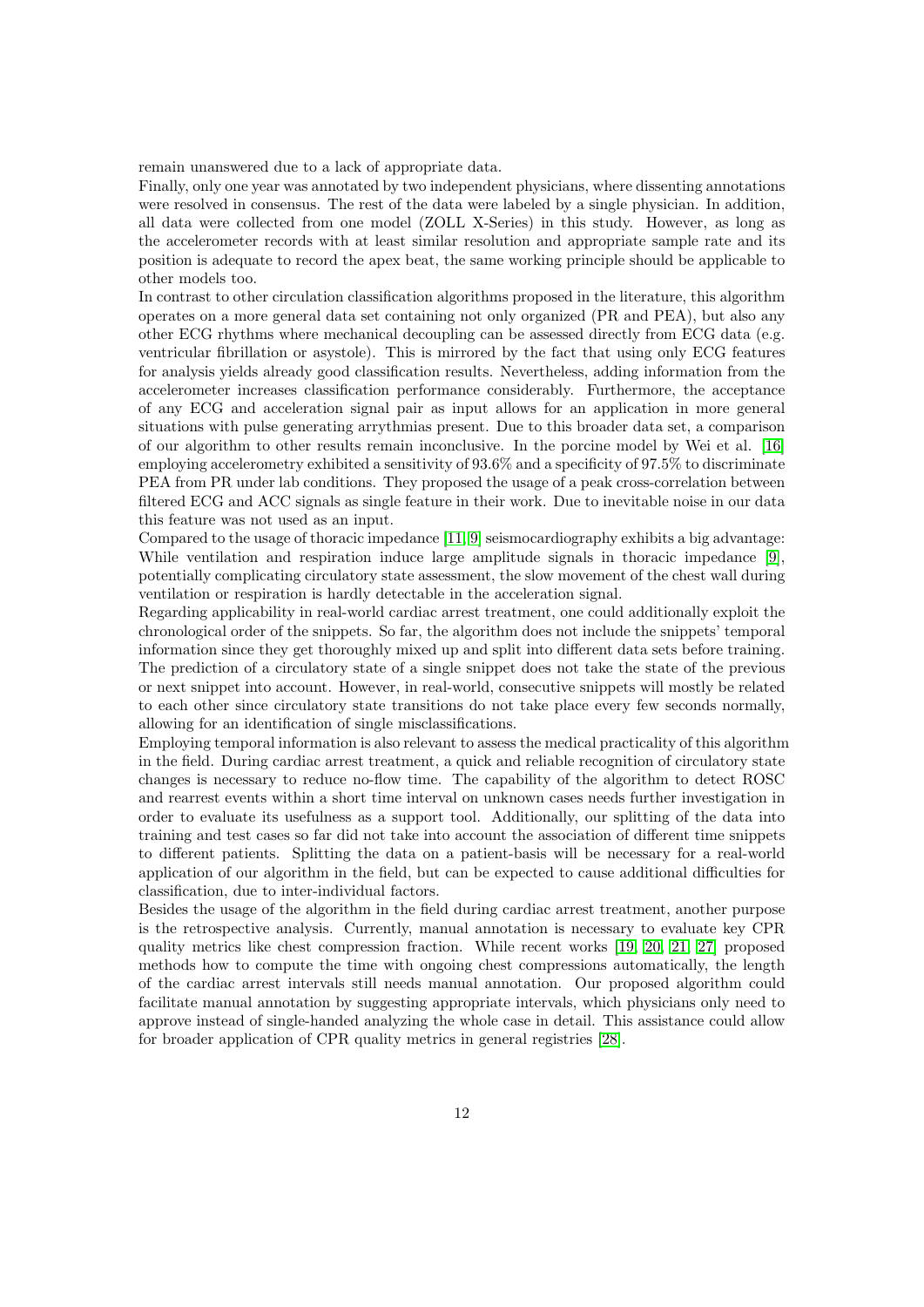### 5 Conclusion

This study presented a machine learning algorithm using ECG and ACC data to determine the circulatory state of cardiac arrest patients. This algorithm could serve as a valuable medical decision tool to provide optimal treatment for cardiac arrest data.

### References

- <span id="page-12-0"></span>[1] Jan-Thorsten Gräsner, Johan Herlitz, Ingvild B.M. Tielmeland, Jan Wnent, Siobhan Masterson, Gisela Lilja, Berthold Bein, Bernd W. Böttiger, Fernando Rosell-Ortiz, Jerry P Nolan, Leo Bossaert, and Gavin D. Perkins. European resuscitation council guidelines 2021: Epidemiology of cardiac arrest in europe. Resuscitation, 161:61–79, 2021.
- <span id="page-12-1"></span>[2] F Javier Ochoa, E Ramalle-Gomara, JM Carpintero, A Garcıa, and I Saralegui. Competence of health professionals to check the carotid pulse. Resuscitation, 37(3):173–175, 1998.
- <span id="page-12-2"></span>[3] B. Eberle, W.F. Dick, T. Schneider, G. Wisser, S. Doetsch, and I. Tzanova. Checking the carotid pulse check: diagnostic accuracy of first responders in patients with and without a pulse. Resuscitation, 33(2):107–116, 1996.
- <span id="page-12-3"></span>[4] Jim Christenson, Douglas Andrusiek, Siobhan Everson-Stewart, Peter Kudenchuk, David Hostler, Judy Powell, Clifton W Callaway, Dan Bishop, Christian Vaillancourt, Dan Davis, et al. Chest compression fraction determines survival in patients with out-of-hospital ventricular fibrillation. Circulation, 120(13):1241–1247, 2009.
- <span id="page-12-4"></span>[5] Jasmeet Soar, Bernd W. Böttiger, Pierre Carli, Keith Couper, Charles D. Deakin, Therese Djärv, Carsten Lott, Theresa Olasveengen, Peter Paal, Tommaso Pellis, Gavin D. Perkins, Claudio Sandroni, and Jerry P. Nolan. European resuscitation council guidelines 2021: Adult advanced life support. Resuscitation, 161:115–151, 2021. European Resuscitation Council Guidelines for Resuscitation 2021.
- <span id="page-12-5"></span>[6] Andoni Elola, Elisabete Aramendi, Unai Irusta, Javier Del Ser, Erik Alonso, and Mohamud Daya. Ecg-based pulse detection during cardiac arrest using random forest classifier. Medical  $\&$  biological engineering  $\&$  computing, 57(2):453-462, 2019.
- <span id="page-12-6"></span>[7] Andoni Elola, Elisabete Aramendi, Unai Irusta, Artzai Picón, Erik Alonso, Pamela Owens, and Ahamed Idris. Deep neural networks for ecg-based pulse detection during out-of-hospital cardiac arrest. Entropy, 21(3):305, 2019.
- <span id="page-12-7"></span>[8] Nick Alexander Cromie, John Desmond Allen, Colin Turner, John McC Anderson, and A A Jennifer Adgey. The impedance cardiogram recorded through two electrocardiogram/defibrillator pads as a determinant of cardiac arrest during experimental studies. Critical care medicine, 36(5):1578–1584, 2008.
- <span id="page-12-8"></span>[9] Andoni Elola, Elisabete Aramendi, Unai Irusta, Artzai Picón, Erik Alonso, Iraia Isasi, and Ahamed Idris. Convolutional recurrent neural networks to characterize the circulation component in the thoracic impedance during out-of-hospital cardiac arrest. In 2019 41st Annual International Conference of the IEEE Engineering in Medicine and Biology Society (EMBC), pages 1921–1925. IEEE, 2019.
- <span id="page-12-9"></span>[10] Martin Risdal, Sven Ole Aase, Jo Kramer-Johansen, and Trygve Eftestol. Automatic identification of return of spontaneous circulation during cardiopulmonary resuscitation. IEEE Transactions on Biomedical Engineering, 55(1):60–68, 2008.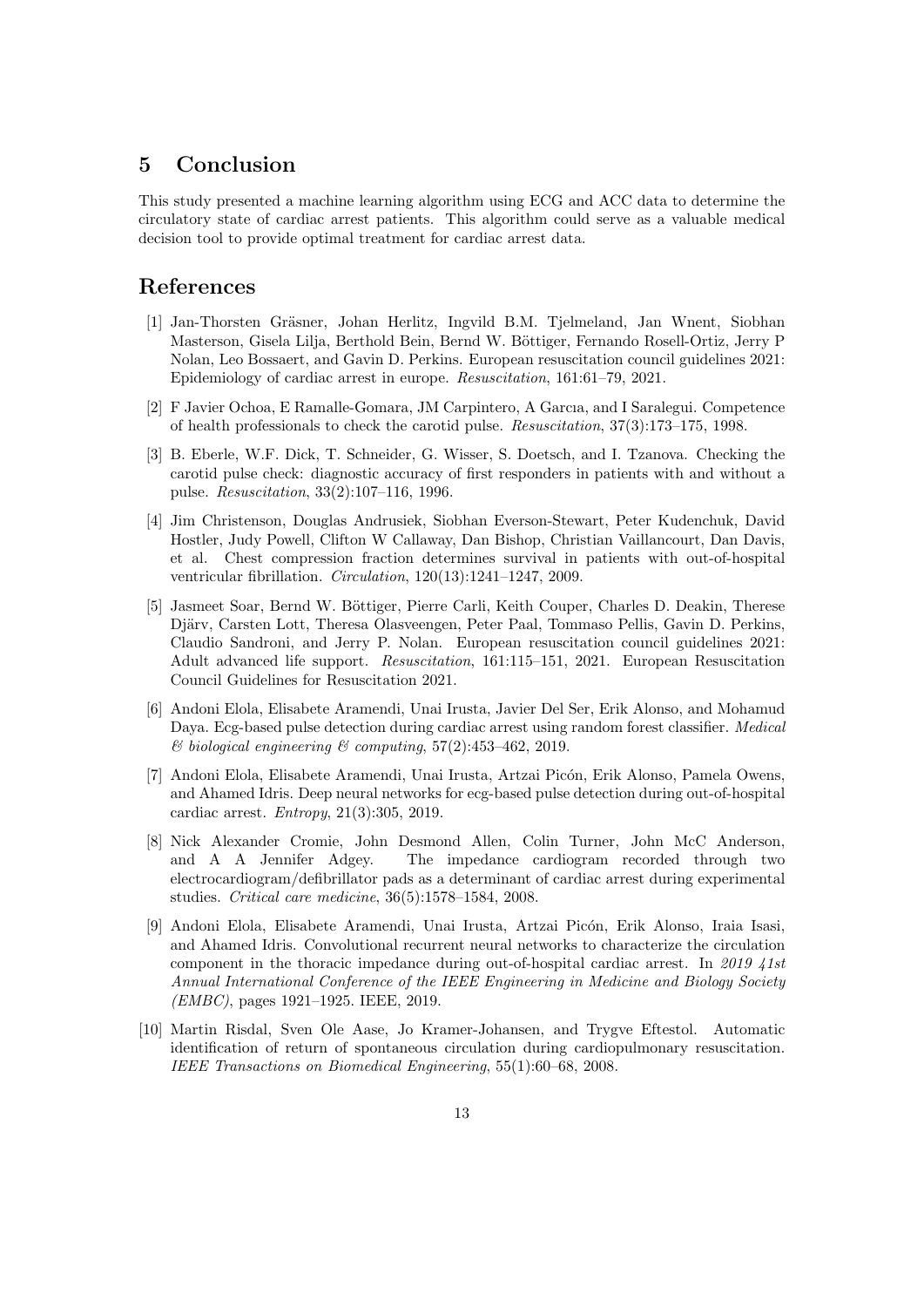- <span id="page-13-0"></span>[11] Erik Alonso, Elisabete Aramendi, Mohamud Daya, Unai Irusta, Beatriz Chicote, James K. Russell, and Larisa G. Tereshchenko. Circulation detection using the electrocardiogram and the thoracic impedance acquired by defibrillation pads. Resuscitation, 99:56–62, 2016.
- <span id="page-13-1"></span>[12] Jesus M. Ruiz, Sofía Ruiz de Gauna, Digna M. González-Otero, Purificación Saiz, J. Julio Gutiérrez, Jose F. Veintemillas, Jose M. Bastida, and Daniel Alonso. Circulation assessment by automated external defibrillators during cardiopulmonary resuscitation. Resuscitation, 128:158–163, 2018.
- <span id="page-13-2"></span>[13] Andoni Elola, Elisabete Aramendi, Unai Irusta, Erik Alonso, Yuanzheng Lu, Mary P Chang, Pamela Owens, and Ahamed H Idris. Capnography: A support tool for the detection of return of spontaneous circulation in out-of-hospital cardiac arrest. Resuscitation, 142:153– 161, 2019.
- <span id="page-13-3"></span>[14] Ralph W. C. G. R. Wijshoff, Antoine M. T. M. van Asten, Wouter H. Peeters, Rick Bezemer, Gerrit Jan Noordergraaf, Massimo Mischi, and Ronald M. Aarts. Photoplethysmographybased algorithm for detection of cardiogenic output during cardiopulmonary resuscitation. IEEE Transactions on Biomedical Engineering, 62(3):909–921, 2015.
- <span id="page-13-4"></span>[15] Allison L. Cohen, Timmy Li, Lance B. Becker, Casey Owens, Neha Singh, Allen Gold, Mathew J. Nelson, Daniel Jafari, Ghania Haddad, Alexander V. Nello, Daniel M. Rolston, Cristina Sison, and Martin L. Lesser. Femoral artery doppler ultrasound is more accurate than manual palpation for pulse detection in cardiac arrest. Resuscitation, 173:156–165, 2022.
- <span id="page-13-5"></span>[16] Liang Wei, Gang Chen, Zhengfei Yang, Tao Yu, Weilun Quan, and Yongqin Li. Detection of spontaneous pulse using the acceleration signals acquired from cpr feedback sensor in a porcine model of cardiac arrest. PLOS ONE, 12(12):1–11, 12 2017.
- <span id="page-13-6"></span>[17] Hyoung Youn Lee, Yong Hun Jung, Kyung Woon Jeung, Dong Hun Lee, Byung Kook Lee, Geuk Young Jang, Tong In Oh, Najmiddin Mamadjonov, and Tag Heo. Discrimination between the presence and absence of spontaneous circulation using smartphone seismocardiography: A preliminary investigation. Resuscitation, 166:66-73, 2021.
- <span id="page-13-7"></span>[18] Thomas Kluyver, Benjamin Ragan-Kelley, Fernando Pérez, Brian Granger, Matthias Bussonnier, Jonathan Frederic, Kyle Kelley, Jessica Hamrick, Jason Grout, Sylvain Corlay, Paul Ivanov, Damián Avila, Safia Abdalla, and Carol Willing. Jupyter notebooks – a publishing format for reproducible computational workflows. In F. Loizides and B. Schmidt, editors, Positioning and Power in Academic Publishing: Players, Agents and Agendas, pages 87 – 90. IOS Press, 2016.
- <span id="page-13-8"></span>[19] Jo Kramer-Johansen, Dana P Edelson, Heidrun Losert, Klemens Köhler, and Benjamin S Abella. Uniform reporting of measured quality of cardiopulmonary resuscitation (cpr). Resuscitation, 74(3):406–417, 2007.
- <span id="page-13-9"></span>[20] Simon Orlob, Wolfgang J. Kern, Birgitt Alpers, Michael Schörghuber, Andreas Bohn, Martin Holler, Jan-Thorsten Gräsner, and Jan Wnent. Chest compression fraction calculation: A new, automated, robust method to identify periods of chest compressions from defibrillator data – tested in zoll x series. Resuscitation, 2022.
- <span id="page-13-10"></span>[21] Wolfgang J. Kern, Simon Orlob, Birgitt Alpers, Michael Schörghuber, Andreas Bohn, Martin Holler, Jan-Thorsten Gräsner, and Jan Wnent. A sliding-window based algorithm